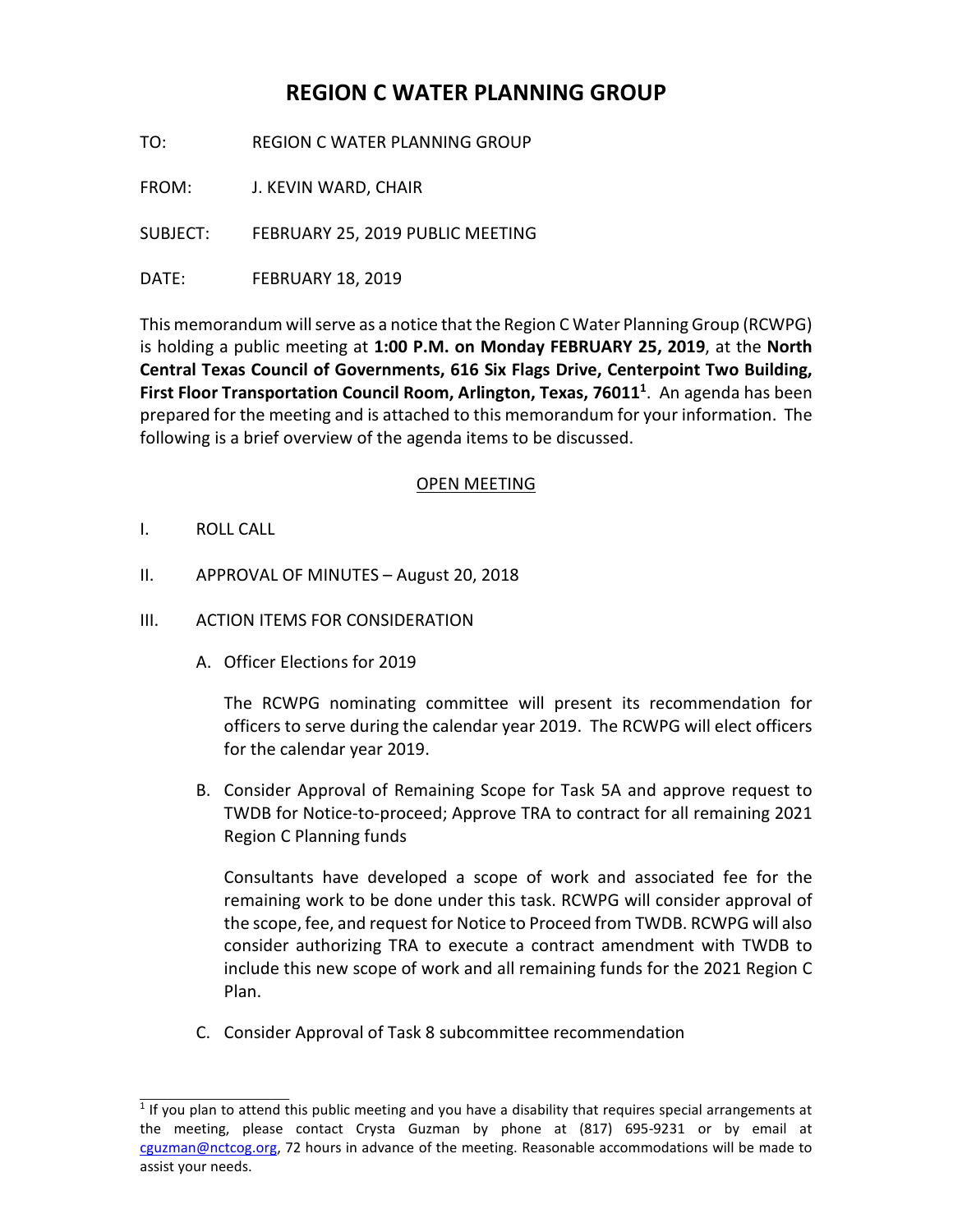D. Consider Approval of Letter to TWDB Requesting Specific Hydrologic Variances to Water Availability Models

The RCWPG will consider approval of a letter to TWDB requesting hydrologic variances to TCEQ's official WAM Run 3 model that is required in determining available surface water supplies for Water Management Strategies. RCWPG may take action to approve this request letter.

E. Socio-Economic Impact Analysis

Take action to request TWDB to perform the socio-economic impact analysis of not meeting identified water needs for inclusion in the 2021 Regional Water Plans.

## IV. DISCUSSION ITEMS

- A. Presentation by R.J. Muraski on progress of Bois d'Arc Lake
- B. Presentation on large Water Management Strategies (Task 5A)
- C. Seek legislative recommendations from RCWPG
- D. Prioritization Uniform Standards Committee Report
- E. TWDB Comments on Technical Memorandum
- F. Chapters 1, 2, & 3 provided for comment
- G. Conservation Task 5B

## V. OTHER DISCUSSION

- A. Updates from the Chair
- B. Report from Regional Liaisons
- C. Report from Texas Water Development Board
- D. Report from Texas Department of Agriculture
- E. Report from Texas Parks and Wildlife Department
- F. Other Reports
- G. Confirm Date and Location of Next Meeting: TBD; 1pm, NCTCOG, 616 Six Flags Drive, Centerpoint Two Building, First Floor Transportation Council Room, Arlington, Texas 76011
- H. Public Comments
- VI. ADJOURNMENT

The following items are enclosed with this memorandum:

- 1. RCWPG Agenda February 25, 2019
- 2. RCWPG Minutes August 20, 2018